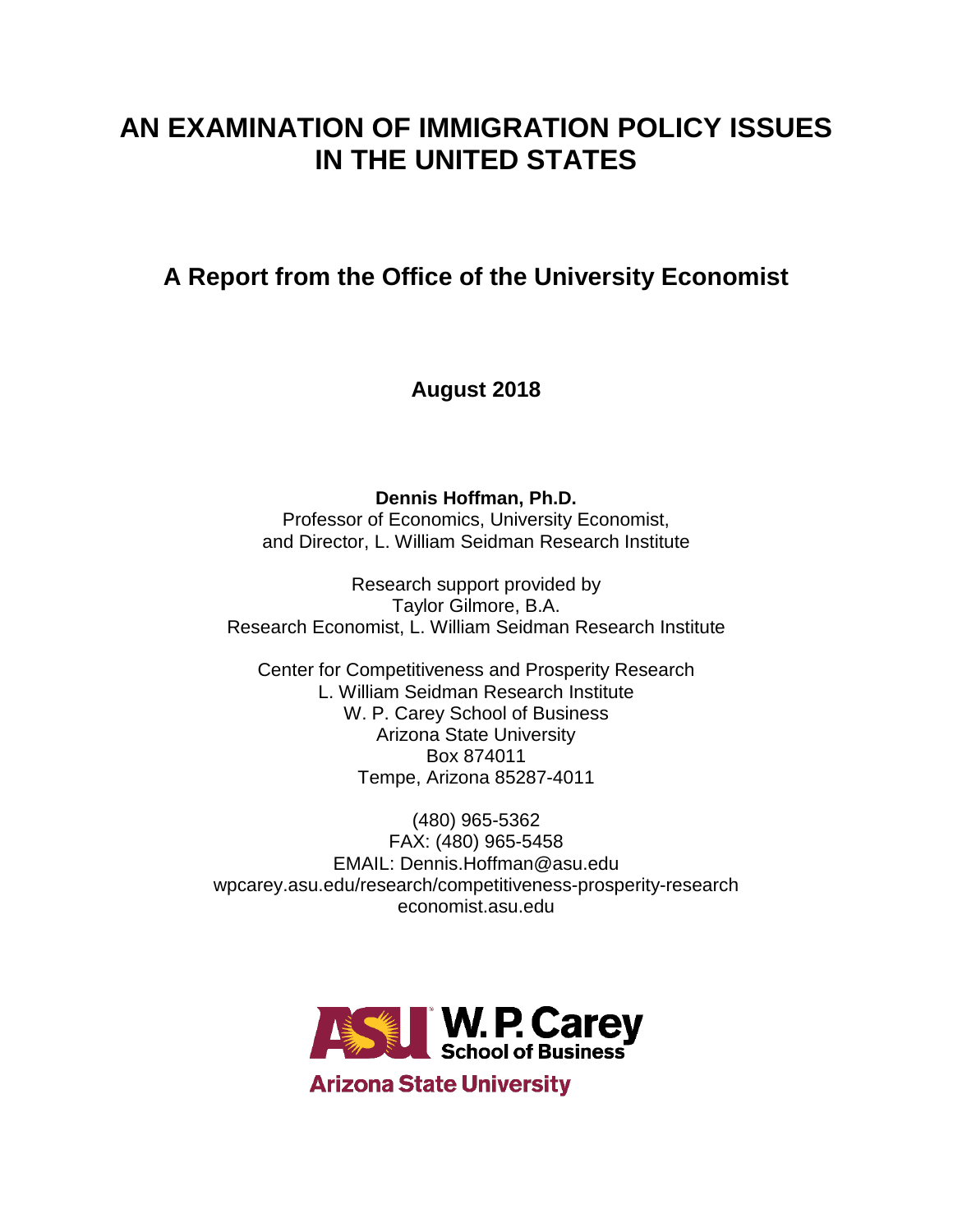## **TABLE OF CONTENTS**

| Summary                                                              |    |
|----------------------------------------------------------------------|----|
| Understanding Immigration Policy in the United States                | 3  |
| Deportation                                                          | 3  |
| <b>Worksite Enforcement Strategy</b>                                 | 6  |
| Restrictions on Labor Participation/Eligibility of DACA Participants | 7  |
| Walls and Other Border Security                                      | 8  |
| Deterrence of International Students                                 | 9  |
| Restrictions on Legal Immigration                                    | 9  |
| Unauthorized Immigration and Crime                                   | 11 |

# **LIST OF TABLES**

| 1. Estimated Number of Unauthorized Immigrants Living in the United States by Country of  | $\overline{4}$ |
|-------------------------------------------------------------------------------------------|----------------|
| Origin, January 2014                                                                      |                |
| 2. Number of Persons Obtaining Lawful Permanent Resident Status by Type and Major Class   | 10             |
| of Admission                                                                              |                |
| 3. Immigration and Customs Enforcement Administrative Arrests by Criminality, Fiscal Year | 12             |
| 2017                                                                                      |                |

# **LIST OF CHARTS**

| 1. Estimated Number of Unauthorized Immigrants Living in the United States |  |
|----------------------------------------------------------------------------|--|
| 2. Number of Persons Obtaining Lawful Permanent Resident Status            |  |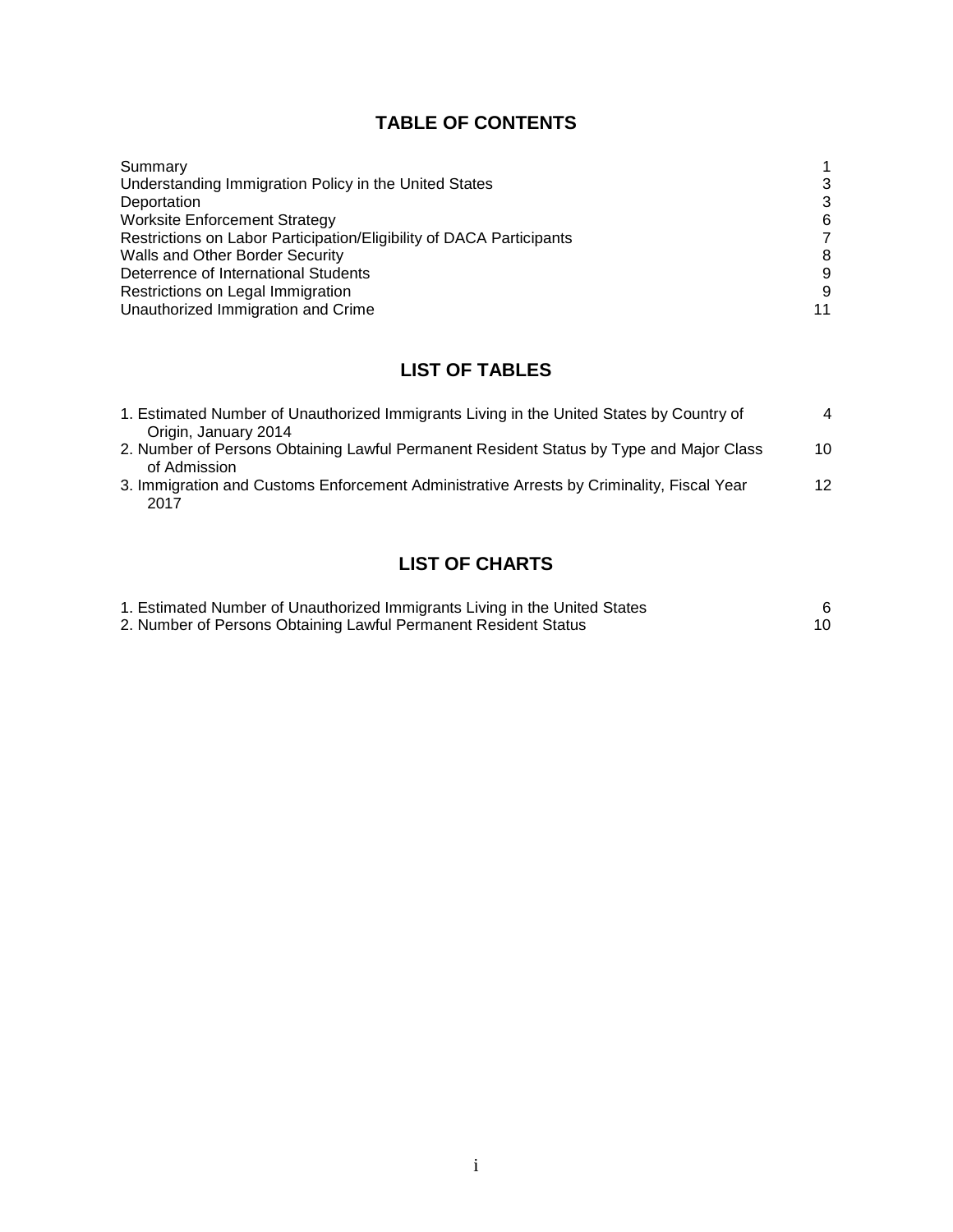#### **SUMMARY**

Despite the recent leveling-off of the number of unauthorized immigrants living in the United States, the issue of heightened immigration enforcement has come to the forefront of the political arena. Best estimates of the total unauthorized immigrant population are approximately 11-to-12 million, with 8 million working or wanting to work. While unauthorized workers contribute to the economy through taxes, consumption, and increased productivity, the cost of providing health care, education, and law enforcement services for the unauthorized immigrant population has varying impacts at the federal, state, and local levels. With the current unemployment rate falling below 4 percent, the economic cost of deporting unauthorized workers in the U.S. would be significant at both the state and federal levels. Industries such as agriculture, construction, and hospitality would experience workforce reductions of 10-to-18 percent.

Recent Immigration Reform and Control Act (IRCA) enforcement actions, frequently taking the form of pre-planned workplace raids, have the unintended consequence of increasing coercive power of employers over employees. Many immigration advocate groups warn of the growing reluctance of unauthorized workers to complain about substandard or hazardous labor conditions. By placing immigration control at the hands of employers, the policy effectively undermines employer sanctions by creating an environment where firms that obey the law are at a competitive disadvantage with firms that hire unauthorized workers and violate labor standards.

Opposition to the Deferred Action for Childhood Arrivals (DACA) program, which provides two years of deportation relief and work authorization to unauthorized immigrant child arrivals, is largely rooted in arguments that the program is either a departure from normal law or overly burdensome in terms of public expenditure. One group of legal experts has contested the former, finding the program to be a lawful exercise of prosecutorial discretion. Studies on the cost of DACA frequently find that recipients achieve higher levels of education and income than an average unauthorized immigrant, and therefore contribute more in taxes. Arguments that cite the cost of K-12 education for DACA recipients as a reason for repealing the program must consider that these public resources are absorbed by unauthorized immigrant children independent of DACA status.

The proposed construction of a wall along the U.S.-Mexico border may be a poor allocation of funds in terms of reinforcing immigration enforcement. The Institute for Defense Analyses found that about 200,000 unauthorized immigrants crossed the border in 2015, down from an estimated 2 million crossings in 2000. Estimates by the Center for Migration Studies find that visa overstays have exceeded border crossings every year since 2007.

Many U.S. institutions of higher education have expressed concern regarding the effect of new immigration policies on international student enrollment. Enrollment data shows that international student populations, while growing at slower rates than previous years, have not declined in total.

Much of the literature on the legal immigration quota system finds the current system to be inefficient. Employment-based immigration quotas fall below the available supply of foreign workers as well as U.S. employer demand. This can lead to labor shortages in entire industries or highly specialized positions remaining unfilled.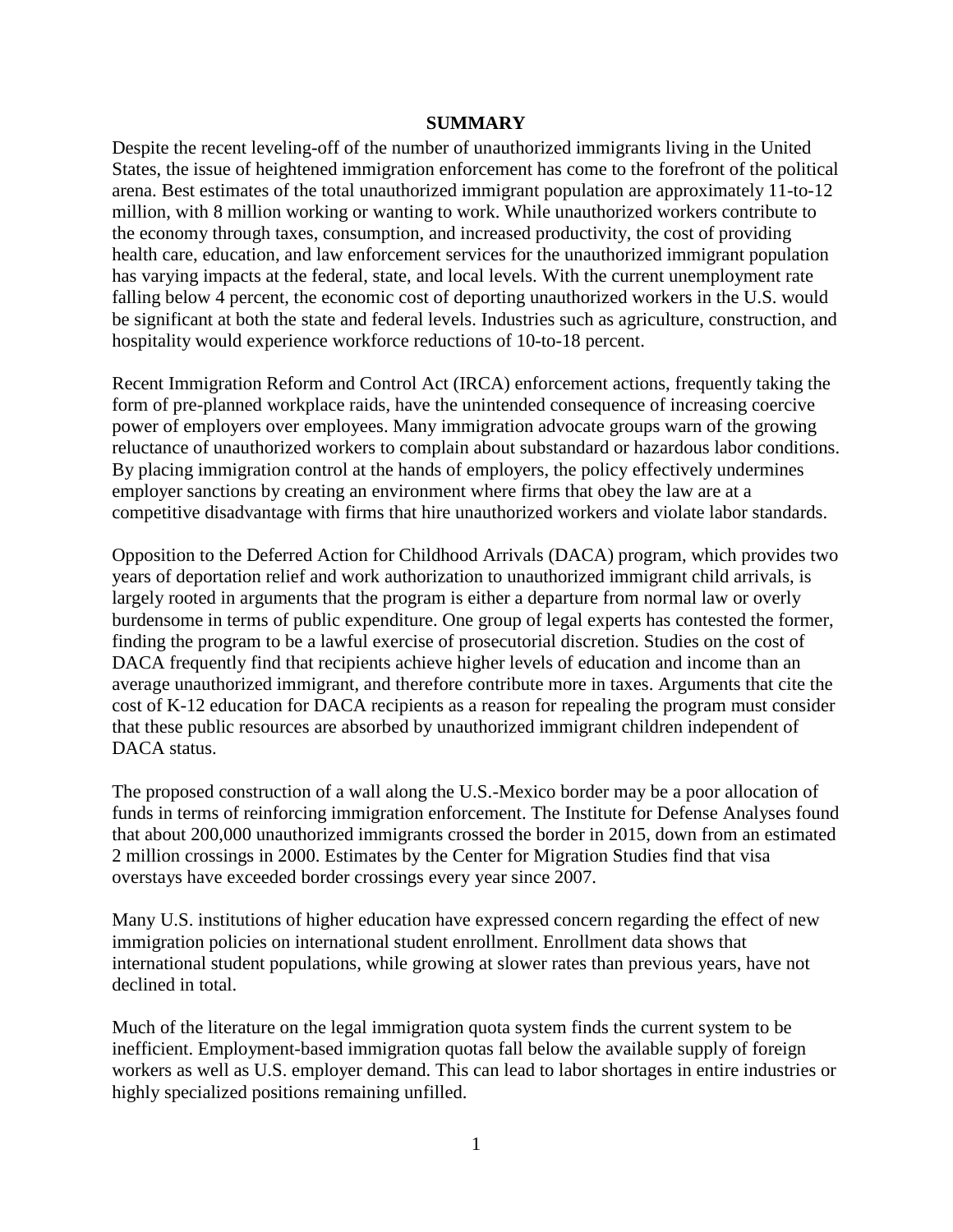Justification for heightened immigration enforcement is frequently based on the view that unauthorized immigrants pose a threat to public safety. This may be misinformed, as most research investigating crime patterns while controlling for age and gender finds that crime and unauthorized immigration are unrelated. Demographic groups that historically made up the bulk of unauthorized immigrants — young, less-educated men from Mexico, El Salvador, and Guatemala — have notably lower rates of incarcerations than their native-born counterparts. Further research on this topic is inhibited by a lack of data on unauthorized criminal residents, as most correctional institutions do not collect information on the authorization status of criminal aliens.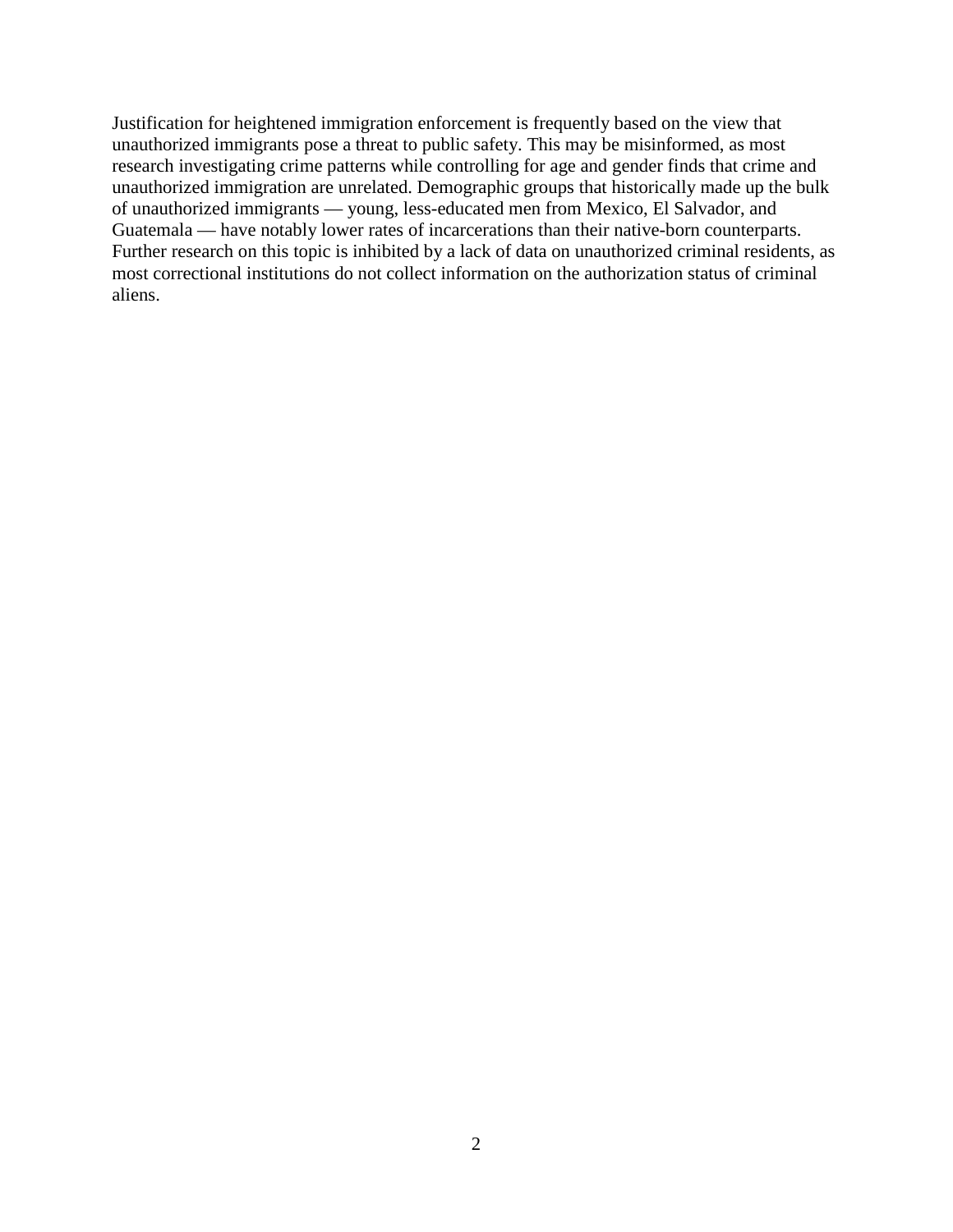#### **UNDERSTANDING IMMIGRATION POLICY IN THE UNITED STATES**

According to the American Immigration Council, immigration policy in the United States is based on the following principles: reunifying families, admitting immigrants with valuable skills, protecting refugees, and promoting diversity. The family-based immigration category allows U.S. citizens and legal permanent residents to bring family members to the United States as immediate relatives or through the family preference system.<sup>[1](#page-4-0)</sup> The employment-based immigration category allows immigrants with valuable skills to come to the United States on a permanent or a temporary visa.[2](#page-4-1) Refugee, asylee, and other vulnerable population categories grant legal admission to people who are fleeing persecution or unable to return to their homes due to life-threatening or extraordinary conditions.<sup>[3](#page-4-2)</sup> The diversity visa lottery system allocates 55,000 visas annually to foreign nationals from countries who have sent less than 50,000 immigrants to the United States in the previous five years.<sup>[4](#page-4-3)</sup> Other forms of humanitarian reliefbased immigration include Temporary Protected Status, which can be granted to people who cannot return to their home countries because of extraordinary temporary conditions, or Deferred Enforced Departure, which can protect individuals from deportation whose home countries are unstable or dangerous.<sup>[5](#page-4-4)</sup>

Unauthorized immigrants gain entry to the United States in various ways. The Pew Research Center estimates that the three most common modes of entry include overstaying nonimmigrant visas, evading immigration inspectors and border control, and Border Crossing Card violations at the U.S.-Mexico border.<sup>[6](#page-4-5)</sup>

#### **DEPORTATION**

The total number of unauthorized immigrants in the United States in recent years has been estimated by various organizations at approximately 11-to-12 million.<sup>[7](#page-4-6)</sup> Approximately 8 million are working or looking for work.<sup>[8](#page-4-7)</sup> The countries from which the unauthorized immigrants came is shown in Table 1.

While unauthorized immigrants contribute significantly to the economy, the cost of providing health care, education, and law enforcement services impacts federal, state, and local governments differently. At the federal level, most data shows that unauthorized immigrants contribute more money in taxes than they consume in services. This is largely because payroll taxes and mandatory income tax withholding formulas yield a steady stream of revenue to the

<span id="page-4-6"></span><sup>7</sup> U.S. Department of Homeland Security, Office of Immigration Statistics, "Estimates of the Unauthorized Immigrant Population Residing in the United States: January 2014," July 2017, [https://www.dhs.gov/sites/default/files/publications/Unauthorized%20Immigrant%20Population%20Estima](https://www.dhs.gov/sites/default/files/publications/Unauthorized%20Immigrant%20Population%20Estimates%20in%20the%20US%20January%202014_1.pdf)

<span id="page-4-7"></span>[tes%20in%20the%20US%20January%202014\\_1.pdf.](https://www.dhs.gov/sites/default/files/publications/Unauthorized%20Immigrant%20Population%20Estimates%20in%20the%20US%20January%202014_1.pdf) 8 Pew Research Center, "Size of U.S. Unauthorized Immigrant Workforce Stable After the Great Recession," November 2016, [http://www.pewhispanic.org/2016/11/03/size-of-u-s-unauthorized-immigrant](http://www.pewhispanic.org/2016/11/03/size-of-u-s-unauthorized-immigrant-workforce-stable-after-the-great-recession/)[workforce-stable-after-the-great-recession/.](http://www.pewhispanic.org/2016/11/03/size-of-u-s-unauthorized-immigrant-workforce-stable-after-the-great-recession/)

<span id="page-4-0"></span> <sup>1</sup> American Immigration Council, "How the United States Immigration System Works," 2016, [https://www.americanimmigrationcouncil.org/research/how-united-states-immigration-system-works.](https://www.americanimmigrationcouncil.org/research/how-united-states-immigration-system-works)  $2$  Ibid.

<span id="page-4-2"></span><span id="page-4-1"></span><sup>3</sup> Ibid.

<span id="page-4-3"></span><sup>4</sup> Ibid.

<span id="page-4-4"></span> $5$  Ibid.

<span id="page-4-5"></span><sup>6</sup> Pew Research Center, "Modes of Entry for the Unauthorized Migrant Population," 2006, [http://www.pewhispanic.org/2006/05/22/modes-of-entry-for-the-unauthorized-migrant-population/.](http://www.pewhispanic.org/2006/05/22/modes-of-entry-for-the-unauthorized-migrant-population/)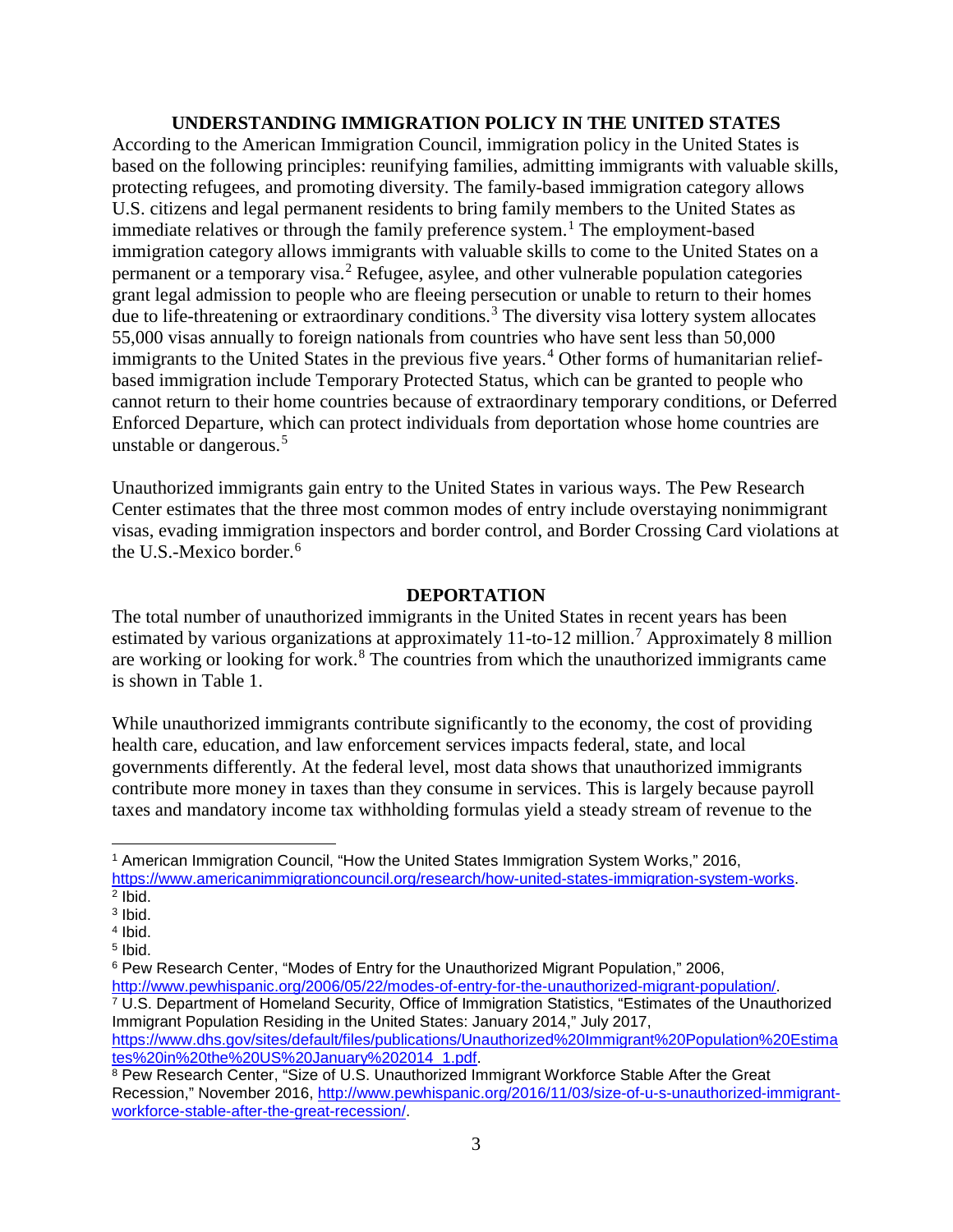#### **TABLE 1 ESTIMATED NUMBER OF UNAUTHORIZED IMMIGRANTS LIVING IN THE UNITED STATES BY COUNTRY OF ORIGIN, JANUARY 2014**

| <b>Country of Origin</b> | <b>Estimated</b><br><b>Population</b> | <b>Percent of Total</b><br><b>Population</b> |
|--------------------------|---------------------------------------|----------------------------------------------|
| <b>TOTAL</b>             | 12,120,000                            | 100%                                         |
| Mexico                   | 6,640,000                             | 55                                           |
| El Salvador              | 700,000                               | 6                                            |
| Guatemala                | 640,000                               | 5                                            |
| India                    | 430,000                               | 4                                            |
| Honduras                 | 400,000                               | 3                                            |
| Philippines              | 360,000                               | 3                                            |
| China                    | 270,000                               | 2                                            |
| Korea                    | 250,000                               | 2                                            |
| Vietnam                  | 200,000                               | 2                                            |
| Dominican Republic       | 180,000                               | 1                                            |
| Other countries          | 2,050,000                             | 17                                           |

Source: U.S. Department of Homeland Security, Office of Immigration Statistics, "Estimates of the Unauthorized Immigrant Population Residing in the United States: January 2014," July 2017, [https://www.dhs.gov/sites/default/files/publications/Unauthorized%20Immigrant%20Population%20Estima](https://www.dhs.gov/sites/default/files/publications/Unauthorized%20Immigrant%20Population%20Estimates%20in%20the%20US%20January%202014_1.pdf) [tes%20in%20the%20US%20January%202014\\_1.pdf.](https://www.dhs.gov/sites/default/files/publications/Unauthorized%20Immigrant%20Population%20Estimates%20in%20the%20US%20January%202014_1.pdf)

federal government, while most of the associated costs of unauthorized immigrants fall to state and local governments. Findings on the net economic costs to state and local governments vary significantly.<sup>[9](#page-5-0)</sup> A 2004 study by the Federation for Immigration Reform found that unauthorized immigrants in Arizona have a net cost of \$1.3 billion per year, based on public expenditures and estimated tax contributions.<sup>[10](#page-5-1)</sup> A later study by the Udall Center for Studies in Public Policy calculated that authorized and unauthorized immigrants in Arizona generate a net fiscal contribution of \$940 million annually.<sup>[11](#page-5-2)</sup> Despite varying results, it is generally true that states with low or zero income tax rates have limited ability to capture revenue from wages, and primarily benefit from revenues generated by unauthorized immigrants' consumption. State and local governments also incur the costs of education, emergency healthcare, and public safety associated with the unauthorized immigrant population. The evidence on the size and impact of these costs is variable when contributions by unauthorized workers to the workforce are considered.

[http://www.udallcenter.arizona.edu/immigration/publications/impactofimmigrants08.pdf.](http://www.udallcenter.arizona.edu/immigration/publications/impactofimmigrants08.pdf)

<span id="page-5-0"></span> <sup>9</sup> Becerra, D., Androff, D. K., Ayon, C., & Castillo, J. T. "Fear vs. Facts: Examining the Economic Impact of Undocumented Immigrants in the U.S.," *Western Michigan University Journal of Sociology & Social Welfare*, 39(4), 2012, [https://scholarworks.wmich.edu/jssw/vol39/iss4/.](https://scholarworks.wmich.edu/jssw/vol39/iss4/)

<span id="page-5-1"></span><sup>10</sup> Martin, J. & Mehlman, I. "The Costs of Illegal Immigration to Arizonans," The Federation for American Immigration Reform, 2004, [http://www.fairus.org/sites/default/files/2017-08/azcosts2.pdf.](http://www.fairus.org/sites/default/files/2017-08/azcosts2.pdf)

<span id="page-5-2"></span><sup>11</sup> Gans, J. "Immigrants in Arizona: Fiscal and Economic Impacts," Udall Center for Studies in Public Policy, The University of Arizona, 2008,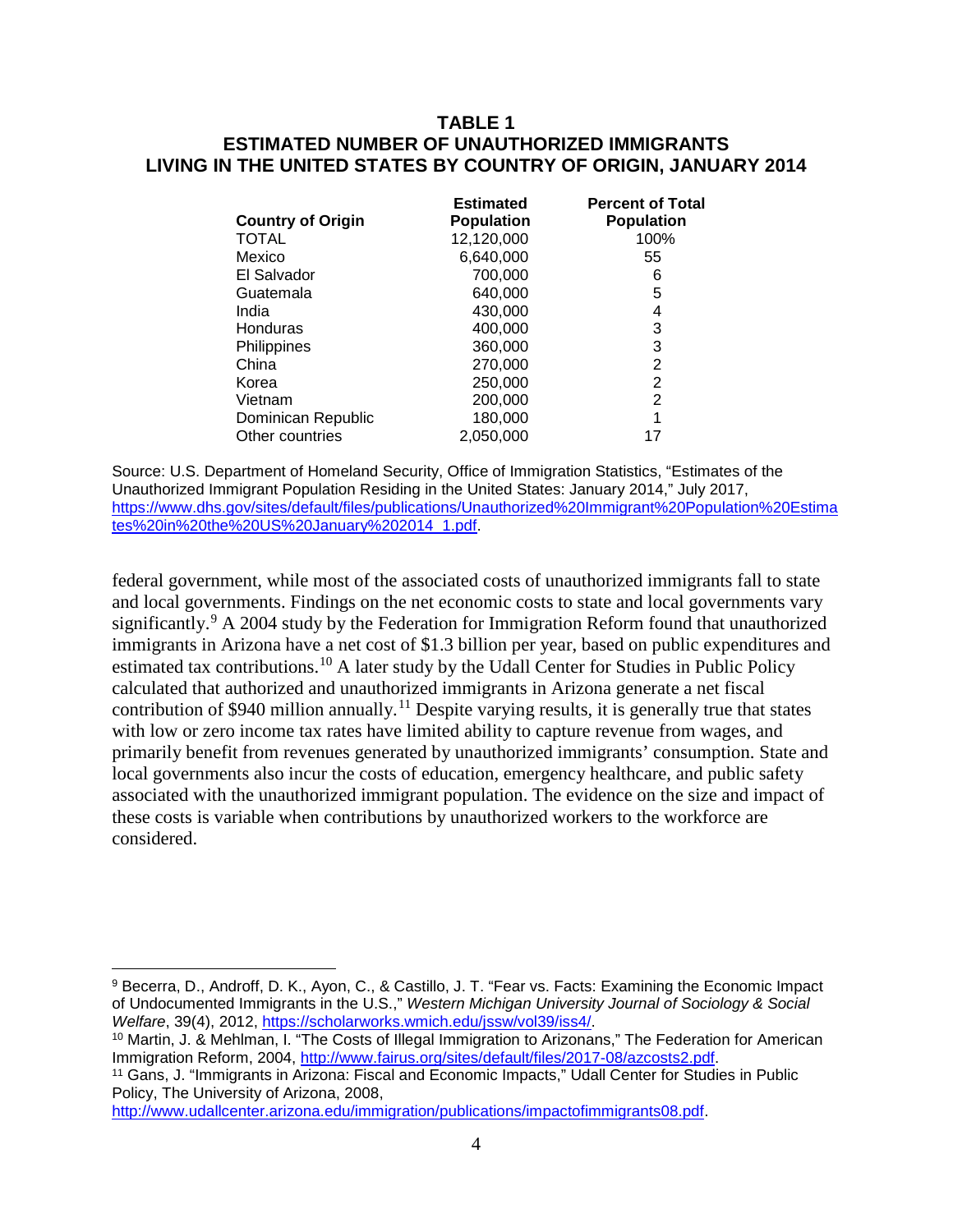One study suggests that a mass deportation policy threatens to reduce national gross domestic product (GDP) by 1.4 percent within one year and by \$4.7 trillion over 10 years.<sup>[12](#page-6-0)</sup> These costs are exacerbated by the current unemployment rate falling below 4 percent. With no slack in the labor market, reducing the immigrant population in the U.S. could cause significant labor shortages. As capital will adjust downward to a reduction in labor, the long-run economic effects of a mass deportation policy are considerable. Federal government revenue reductions, proportional to GDP, are projected to start at \$50 billion and accumulate to \$860 billion over a 10-year period.[13](#page-6-1) States with the largest proportion of unauthorized workers would experience the largest declines in state GDP from a mass deportation policy. One study projects losses to California at \$103 billion annually, or a 5 percent drop in state GDP from deporting unauthorized workers.<sup>[14](#page-6-2)</sup> This study does not take into account the cost to the public sector associated with removing the unauthorized immigrant population.

The highest concentration of unauthorized workers lies in the agriculture, construction, and hospitality industries. These industries would experience workforce reductions of 10-to-18 percent with a mass deportation.<sup>[15](#page-6-3)</sup> Unauthorized immigrants also create domestic jobs as consumers by spending their wages on homes, food, appliances, cars, and other goods and services. In addition, they contribute an estimated \$11.6 billion in state and local taxes annually through sales, property, and income taxes.[16](#page-6-4) The removal of 11.3 million consumers and taxpayers would further exacerbate GDP and government revenue losses.

The immediate cost of executing and enforcing a mass deportation policy is estimated at \$114 billion.<sup>[17](#page-6-5)</sup> An additional financial burden could arise from the obligation to care for minors born in the United States to unauthorized immigrants. If one-third of U.S.-born children became the obligation of the state after the deportation of their parents, the cost of care would amount to \$1[18](#page-6-6) billion.<sup>18</sup>

Contrary to the surge of interest in the policy debate surrounding unauthorized immigration, Pew Research Center estimates suggest that the size of the unauthorized immigrant population in the U.S. has leveled off in recent years (see Chart 1). While increased immigration policy enforcement may play a role, it is likely that the relative shifts in demographic trends in the United States and Mexico are at the root of this trend. The "baby bust" during the 1960s and 1970s left the U.S. labor market with a dearth of new entrants approximately two decades later. The labor shortage was alleviated by the increasing number of young immigrant workers crossing the border to the United States. Since U.S. immigration policy was not modified to

<span id="page-6-0"></span> <sup>12</sup> Edwards, R., & Ortega, F. "The Economic Impacts of Removing Unauthorized Immigrant Workers: An Industry- and State-Level Analysis," Center for American Progress, 2016,

[https://www.americanprogress.org/issues/immigration/reports/2016/09/21/144363/the-economic-impacts](https://www.americanprogress.org/issues/immigration/reports/2016/09/21/144363/the-economic-impacts-of-removing-unauthorized-immigrant-workers/)[of-removing-unauthorized-immigrant-workers/.](https://www.americanprogress.org/issues/immigration/reports/2016/09/21/144363/the-economic-impacts-of-removing-unauthorized-immigrant-workers/)

<span id="page-6-1"></span> $13$  Ibid.

<span id="page-6-2"></span> $14$  Ibid.

<span id="page-6-3"></span> $15$  Ibid.

<span id="page-6-6"></span><span id="page-6-5"></span><span id="page-6-4"></span><sup>16</sup> Christensen Gee, L., Gardner, M., & Wiehe, M. "Undocumented Immigrants' State & Local Tax Contributions," The Institute on Taxation & Economic Policy, 2016, [https://itep.org/immigration/.](https://itep.org/immigration/) <sup>17</sup> Warren, R., & Kerwin, D. "Mass Deportations Would Impoverish US Families and Create Immense Social Costs," *Journal on Migration and Human Security*, 5(1), 2017, [http://cmsny.org/publications/mass](http://cmsny.org/publications/mass-deportations-impoverish-us-families-create-immense-costs/)[deportations-impoverish-us-families-create-immense-costs/.](http://cmsny.org/publications/mass-deportations-impoverish-us-families-create-immense-costs/)  $18$  lbid.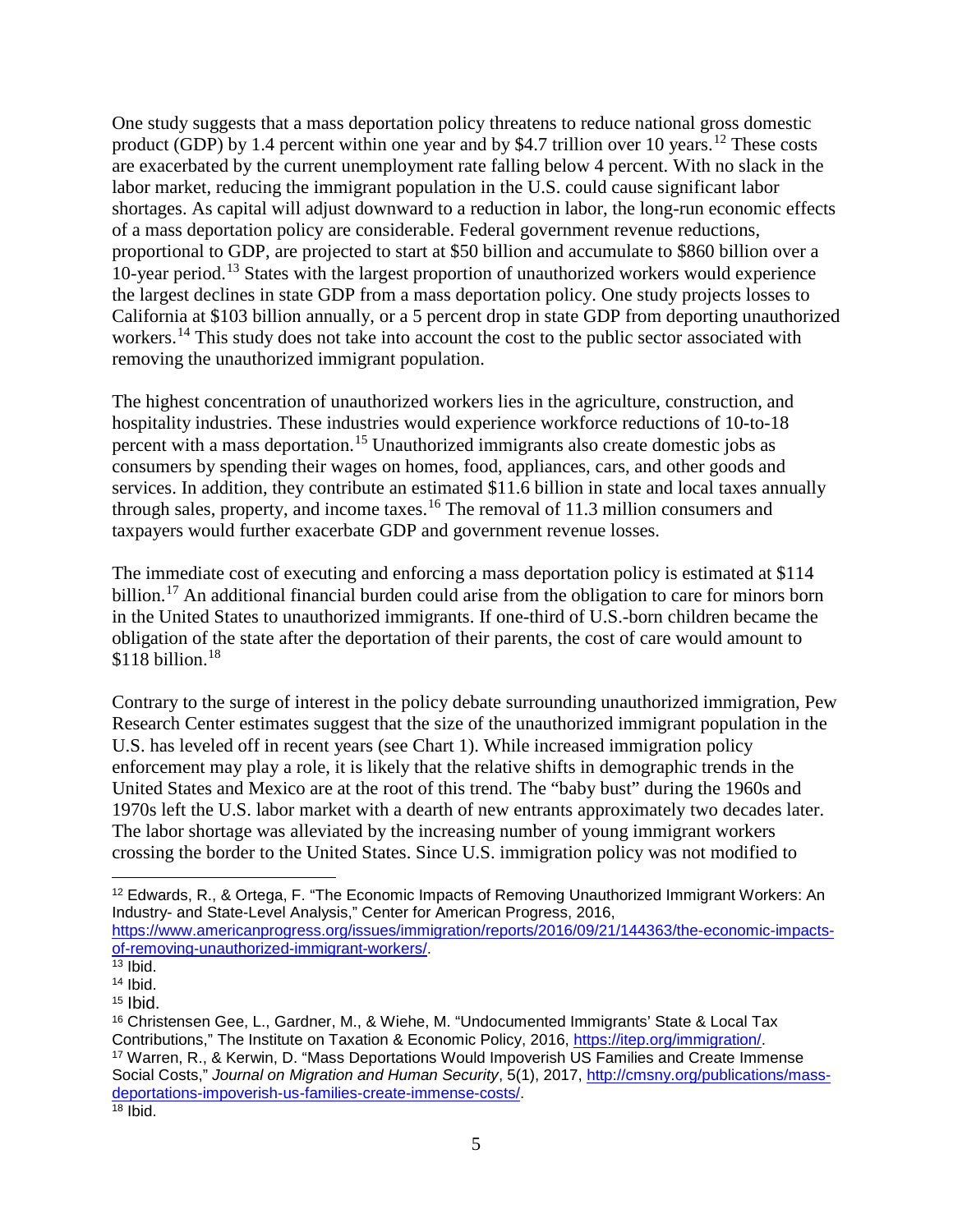

Source: Pew Research Center.

reflect the need for more workers during the 1990s, many of the immigrants entered the country illegally.

More recently, the labor market is experiencing the effects of the entrance of "baby-boom echo" generation, resulting in an increased supply of domestic workers. Simultaneously, demographic trends in Mexico have shifted. Historically high fertility rates resulted in a surplus of available labor in Mexico, which was partially relieved through authorized and unauthorized migration to the United States. Declines in fertility rates have brought the Mexican labor market more into balance, which allows those entering the workforce more success in finding a job in Mexico.

## **WORKSITE ENFORCEMENT STRATEGY**

The Immigration Reform and Control Act (IRCA) of 1986 marked the first federal prohibition against the employment of unauthorized immigrants. The IRCA forbids an employer from knowingly hiring or employing any unauthorized worker and obligates an employer to examine an employee's work authorization documents and complete a Form I-9 within three days of hire.<sup>[19](#page-7-0)</sup> Congress imposes the enforcement of these provisions on the employer through civil fines and criminal penalties. IRCA enforcement generally declined in the decades following the law's passage until a recent surge in enforcement activity. Enforcement has recently taken the form of pre-planned workplace raids resulting in widespread arrests of unauthorized workers rather than audits of employment records. Many advocate groups warn of the reluctance of unauthorized workers to complain about substandard or hazardous labor conditions because of new IRCA

<span id="page-7-0"></span> <sup>19</sup> Wishnie, M. J. "Prohibiting the Employment of Unauthorized Immigrants: The Experiment Fails," University of Chicago Legal Forum, 2007, [http://digitalcommons.law.yale.edu/fss\\_papers/925/.](http://digitalcommons.law.yale.edu/fss_papers/925/)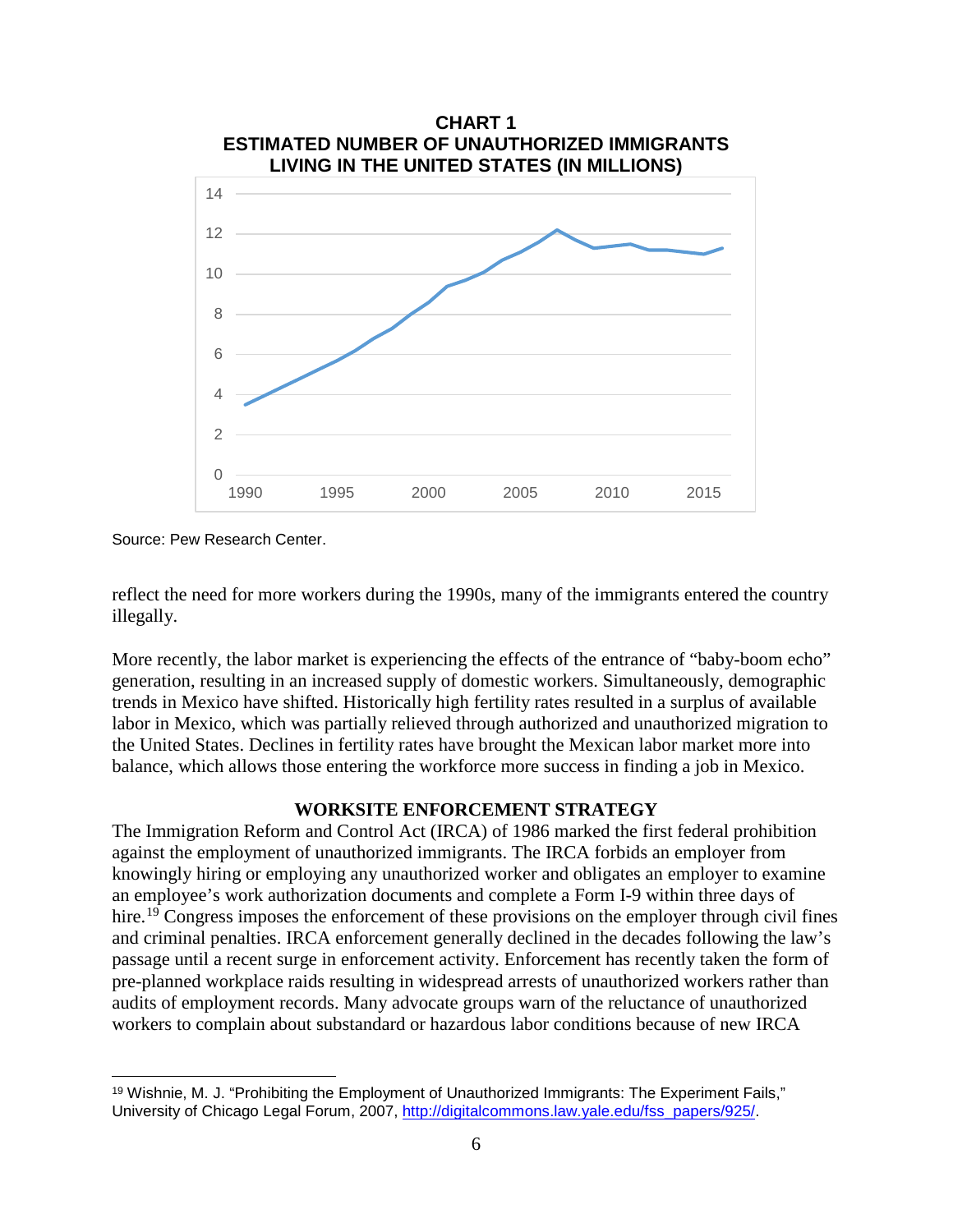enforcement actions. A variation of this effect is that employers can, and often do, use the threat of deportation to dissuade these workers from asserting their labor rights.<sup>[20](#page-8-0)</sup>

While the IRCA seeks to preserve jobs for American citizens and authorized immigrants who are legally entitled to them, major proponents of the initial policy such as the AFL-CIO and African-American civil rights organizations now oppose the sanctions.<sup>[21](#page-8-1)</sup> As an instrument of immigration enforcement, private employers have increased coercive power on employees. Judicial interpretations have generally found unauthorized workers to be excluded from federal and state labor protections. This has largely undermined the effects of employer sanctions for hiring unauthorized employees. In industries that rely on low-wage workers, employers who obey labor and immigration laws find themselves at a competitive disadvantage with firms who hire unauthorized workers and violate labor standards.<sup>[22](#page-8-2)</sup> Rather than protecting U.S. workers from wage competition, these sanctions can have the opposite effect by allowing employers to violate wage standards.

#### **RESTRICTIONS ON LABOR PARTICIPATION/ ELIGIBILITY OF DACA RECIPIENTS**

There are approximately 689,800 active Deferred Action for Childhood Arrivals (DACA) program recipients as of September 2017.<sup>[23](#page-8-3)</sup> This program provides two years of deportation relief and work authorization to unauthorized immigrants who arrived in the United States as children (16 years of age or younger). Continued work authorization and approval is subject to renewal every two years. Approximately 1.7 million immigrants are potentially eligible for the program.[24](#page-8-4)

A 2014 survey reported that 59 percent of DACA recipients accepted their first job, 45 percent received a pay increase, 49 percent opened their first bank account, and 33 percent got their first credit card as a result of their participation in DACA. [25](#page-8-5) A study estimating the economic impact of DACA recipients by comparing them to H-1B visa holders found that DACA participants earn an average of \$34,000 annually and yield a GDP gain of \$215 billion over a ten-year period.<sup>[26](#page-8-6)</sup> If DACA participants lose their authorized employment status, it is likely that they will remain in the United States and pursue employment illegally at wages 10-to-20 percent less than what they previously earned.[27](#page-8-7)

Opposition to the DACA program is largely rooted in the argument that the program is a departure from normal law and constitutional governance. However, a study of the U.S.

Representative King.pdf

<span id="page-8-0"></span> <sup>20</sup> Ibid.

<span id="page-8-1"></span> $21$  Ibid.

<span id="page-8-2"></span> $22$  Ibid.

<span id="page-8-3"></span><sup>&</sup>lt;sup>23</sup> Cissna, L. F. "The Department of Homeland Security's Response to Representative King's January 16, 2018 Letter," [https://www.uscis.gov/sites/default/files/files/nativedocuments/DACA\\_-](https://www.uscis.gov/sites/default/files/files/nativedocuments/DACA_-_Representative_King.pdf)

<span id="page-8-4"></span><sup>&</sup>lt;sup>24</sup> Pope, N. G. "The Effects of DACAmentation: The Impact of Deferred Action for Childhood Arrivals on Unauthorized Immigrants," *Journal of Public Economics*, 143, 98-114 (2016), [https://www.sciencedirect.com/science/article/pii/S0047272716301268.](https://www.sciencedirect.com/science/article/pii/S0047272716301268)

<span id="page-8-5"></span><sup>&</sup>lt;sup>25</sup> Brannon, I., & Albright, L. "The Economic and Fiscal Impact of Repealing DACA," CATO at Liberty, 2017, [https://www.cato.org/blog/economic-fiscal-impact-repealing-daca.](https://www.cato.org/blog/economic-fiscal-impact-repealing-daca)

<span id="page-8-6"></span><sup>26</sup> Ibid.

<span id="page-8-7"></span> $27$  Ibid.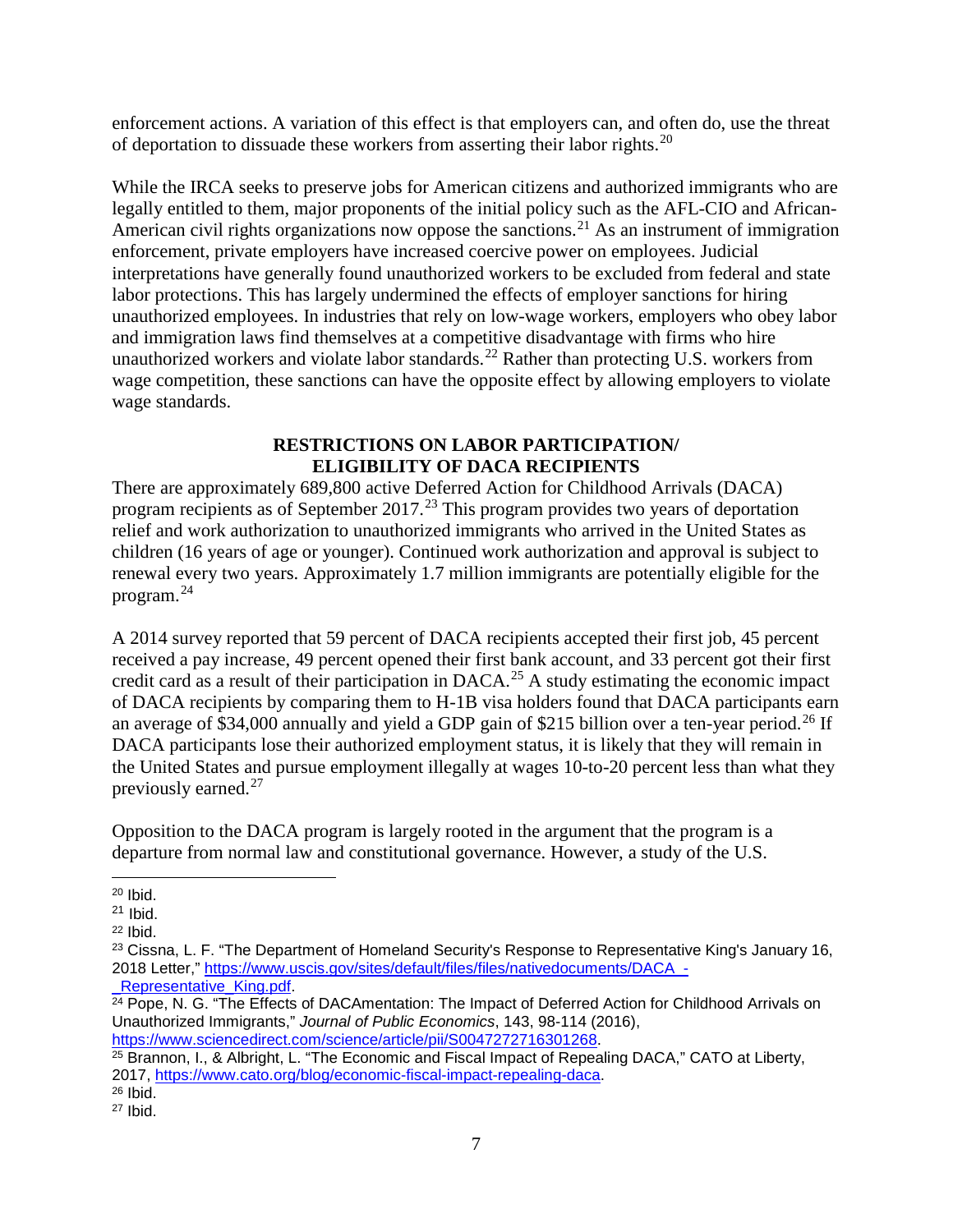constitution, administrative law, immigration statutes, federal regulations, and case law by a group of legal experts found that the implementation of DACA was a lawful exercise of prosecutorial discretion.[28](#page-9-0) Other arguments against the DACA program cite the cost of public education and other government benefits for the recipients, as most complete some primary and/or secondary schooling in the United States and can go on to receive in-state tuition at public universities. However, public expenditure on education for unauthorized immigrant children is independent of DACA status, and only six states currently have in-state tuition policies that extend to unauthorized immigrants. Other arguments pose that the opportunity for DACA recipients to achieve higher levels of education leads to increased employment and higher earnings in the formal sector, and in turn the recipients contribute more taxes through payroll, income, and sales as a result of increased consumption.<sup>[29](#page-9-1)</sup>

#### **WALLS AND OTHER BORDER SECURITY**

The border with Mexico spans almost 2,000 miles, 653 of which have existing barriers in place. The Institute for Defense Analyses estimates that about 200,000 unauthorized immigrants crossed the border in 2015, down from an estimated 2 million entries in 2000. The Trump administration's proposed border wall would likely cover 700-to-900 miles of the border and implement other technology-based solutions for nonwalled stretches. Estimated costs of the planning, design, and construction of a wall widely vary. President Trump estimates that the wall can be built for \$8-to-\$12 billion, while Congressional Republicans expect it would cost from \$12-to-\$15 billion based on the costs of the existing border fencing. An independent estimate by the MIT Technology Review puts the cost much higher at \$27-to-\$40 billion.<sup>[30](#page-9-2)</sup>

Several ideas have been proposed by the administration in terms of funding the project. Mr. Trump and GOP leadership have suggested that U.S. taxpayers will likely pay for the initial construction costs, which would later be recouped from Mexico. Mr. Trump has suggested cutting off remittance payments to Mexico in an attempt to coerce them into paying for the wall, imposing a 20 percent border adjustment tax on Mexican exports, or leveraging the \$200 million in annual U.S. foreign aid to Mexico. With a \$63.2 billion U.S. trade deficit with Mexico, a 20 percent border tax could generate \$12.6 billion in additional taxes per year to fund the construction project.<sup>[31](#page-9-3)</sup> However, American consumers would face higher prices for a number of Mexican imports with the imposition of a border tax. The construction of a wall is expected to bring anywhere from the low thousands to the tens of thousands in new jobs. Labor would be required to assemble the wall, bring supplies to the border, and even build roads in remote areas where access to the border is limited. Southern border states, however, often experience shortages in skilled construction labor which could present a challenge.<sup>[32](#page-9-4)</sup> Many arguments pose

[https://pennstatelaw.psu.edu/sites/default/files/documents/pdfs/Immigrants/LawProfLetterDACAFinal8.13.](https://pennstatelaw.psu.edu/sites/default/files/documents/pdfs/Immigrants/LawProfLetterDACAFinal8.13.pdf)<br>pdf.

<span id="page-9-0"></span><sup>&</sup>lt;sup>28</sup> Wadhia, S. S., Esq., Weiss, S., Family, J. E., & Olivas, M. A. Letter written August 14, 2017 to President Donald J. Trump,

<span id="page-9-1"></span><sup>&</sup>lt;sup>29</sup> Brannon, I., & Albright, L. (2017).

<span id="page-9-2"></span><sup>30</sup> Ingold, D., Whiteaker, C., Rojanasakul, M., Recht, H., & Halford, D. (2017). "Here's What We Know About Trump's Mexico Wall," Bloomberg, 2017, [https://www.bloomberg.com/graphics/2017-trump](https://www.bloomberg.com/graphics/2017-trump-mexico-wall/)[mexico-wall/.](https://www.bloomberg.com/graphics/2017-trump-mexico-wall/)

<span id="page-9-3"></span> $31$  Snyder, R., Chopra, R., & Gingrich, B. "Economic Implications of Building a Wall," Penn Wharton Public Policy Initiative, 2017, [https://publicpolicy.wharton.upenn.edu/live/news/1818-economic-implications-of](https://publicpolicy.wharton.upenn.edu/live/news/1818-economic-implications-of-building-a-wall/for-students/blog/news.php)[building-a-wall/for-students/blog/news.php.](https://publicpolicy.wharton.upenn.edu/live/news/1818-economic-implications-of-building-a-wall/for-students/blog/news.php)

<span id="page-9-4"></span><sup>32</sup> Ingold, D., Whiteaker, C., Rojanasakul, M., Recht, H., & Halford, D. (2017).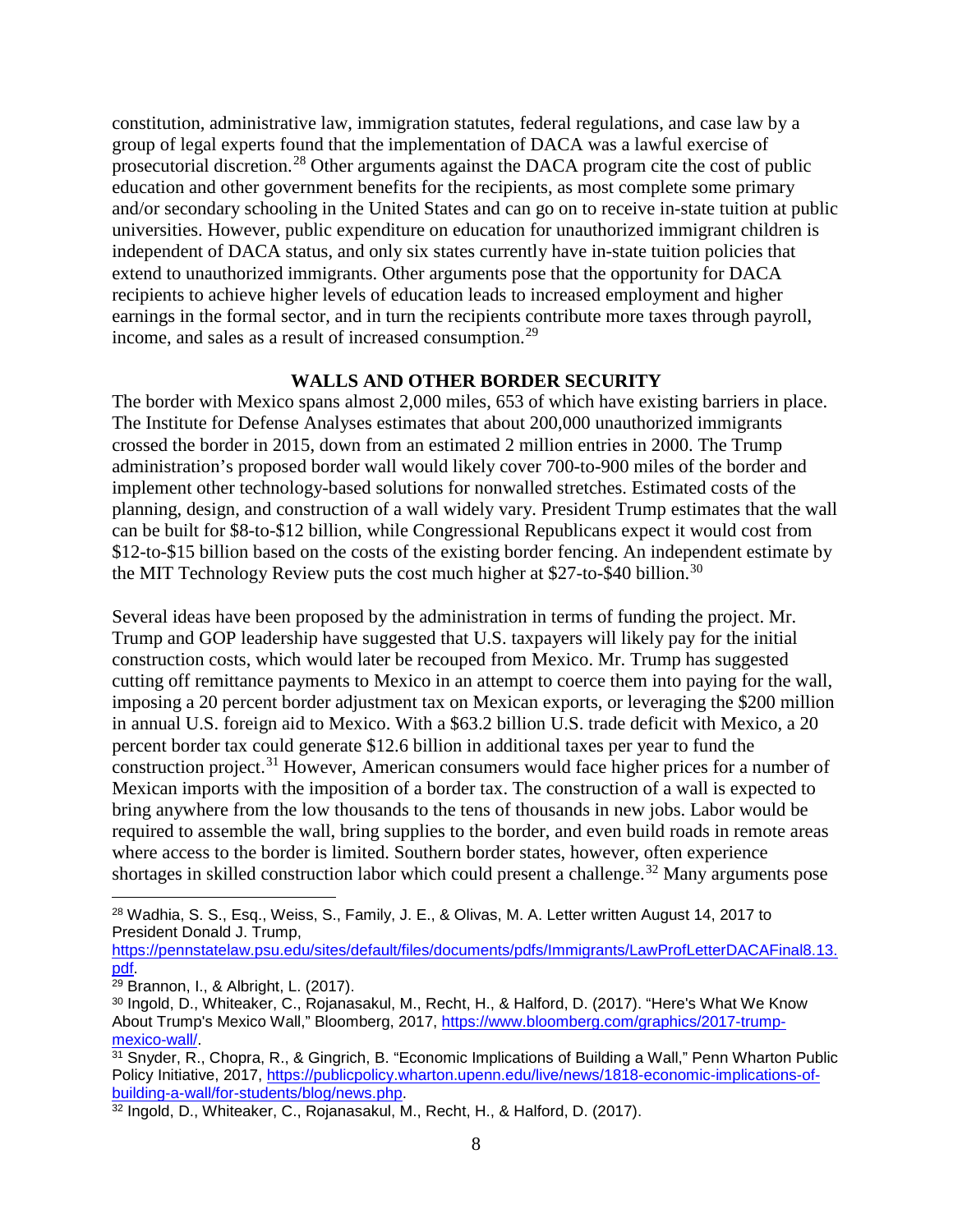that the required expenditure for the wall would be better allocated to other public works projects, such as roads, bridges, or water systems. Much like the wall, these projects would generate positive labor market impacts.

While border reinforcements have historically contributed to fewer apprehensions of unauthorized immigrants, they are not without limitations. A wall would not deter asylum seekers who present themselves to border agents at legal ports of entry. It would also have no effect on immigrants who overstay legal visas; almost 530,000 people are reported to have overstayed in fiscal year 2015. In contrast, about 330,000 people were apprehended at the border that year.[33](#page-10-0) Further estimates of the unauthorized immigrant population from the Center for Migration Studies find that overstays have exceeded entries without inspection every year since 2007.<sup>[34](#page-10-1)</sup> With fewer numbers crossing the border for entry, a wall may be limited in its capacity to deter unauthorized immigration.

## **DETERRENCE OF INTERNATIONAL STUDENTS**

Many institutions of higher education have expressed concern regarding the effect of new immigration policies on international student enrollment. However, enrollment of international students, while growing at a slower rate than in previous years, has not declined. Total international student enrollment grew by 3.4 percent in 2017, while it grew by 10 percent and 7.1 percent in 2016 and 2015, respectively.<sup>[35](#page-10-2)</sup> The estimated economic impact from spending of foreign students at U.S. institutions of higher education has increased from \$5.5 billion in 2008 to \$15.5 billion in 2016.<sup>[36](#page-10-3)</sup> Adjusted for inflation, this is an increase of \$8.3 billion between 2008 and 2016.

## **RESTRICTIONS ON LEGAL IMMIGRATION**

A time series of the number of persons obtaining lawful permanent resident status in the United States is shown in Chart 2. Excluding the years in which the number of was boosted by the IRCA's granting lawful status to immigrants who had arrived earlier, the number receiving lawful status in recent years is similar to the peak period from 1905 to 1914, when the population of the United States was less than one-third as large. Table 2 summarizes the class of admission of recent immigrants to the United States.

One of the inefficiencies of the current immigration system is the quota of 85,000 H-1B visas awarded to highly skilled immigrants each year. This cap lies far below the available supply of skilled foreign workers as well as U.S. employer demand. In 2016, 236,000 applications were filed within one week of the start of the application period. Most firms that attempt to sponsor a

<span id="page-10-1"></span><sup>34</sup> Warren, R., & Kerwin, D. "The 2,000 Mile Wall in Search of a Purpose: Since 2007 Visa Overstays have Outnumbered Undocumented Border Crossers by a Half Million," Center for Migration Studies, 2017, [http://cmsny.org/publications/jmhs-visa-overstays-border-wall/.](http://cmsny.org/publications/jmhs-visa-overstays-border-wall/)

<span id="page-10-2"></span><sup>35</sup> Institute of International Education, "International Student Enrollment Trends, 1948/49-2015/16," 2016, [https://www.iie.org/Research-and-Insights/Open-Doors/Data/International-](https://www.iie.org/Research-and-Insights/Open-Doors/Data/International-Students/Enrollment/Enrollment-Trends)[Students/Enrollment/Enrollment-Trends.](https://www.iie.org/Research-and-Insights/Open-Doors/Data/International-Students/Enrollment/Enrollment-Trends)

<span id="page-10-0"></span> <sup>33</sup> Ingold, D., Whiteaker, C., Rojanasakul, M., Recht, H., & Halford, D. (2017).

<span id="page-10-3"></span><sup>36</sup> Ruiz, N., & Radford, J. "New Foreign Student Enrollment at U.S. Colleges and Universities Doubled Since Great Recession," Pew Research Center, 2017, [http://www.pewresearch.org/fact](http://www.pewresearch.org/fact-tank/2017/11/20/new-us-foreign-student-enrollment-doubled-since-great-recession/)[tank/2017/11/20/new-us-foreign-student-enrollment-doubled-since-great-recession/.](http://www.pewresearch.org/fact-tank/2017/11/20/new-us-foreign-student-enrollment-doubled-since-great-recession/)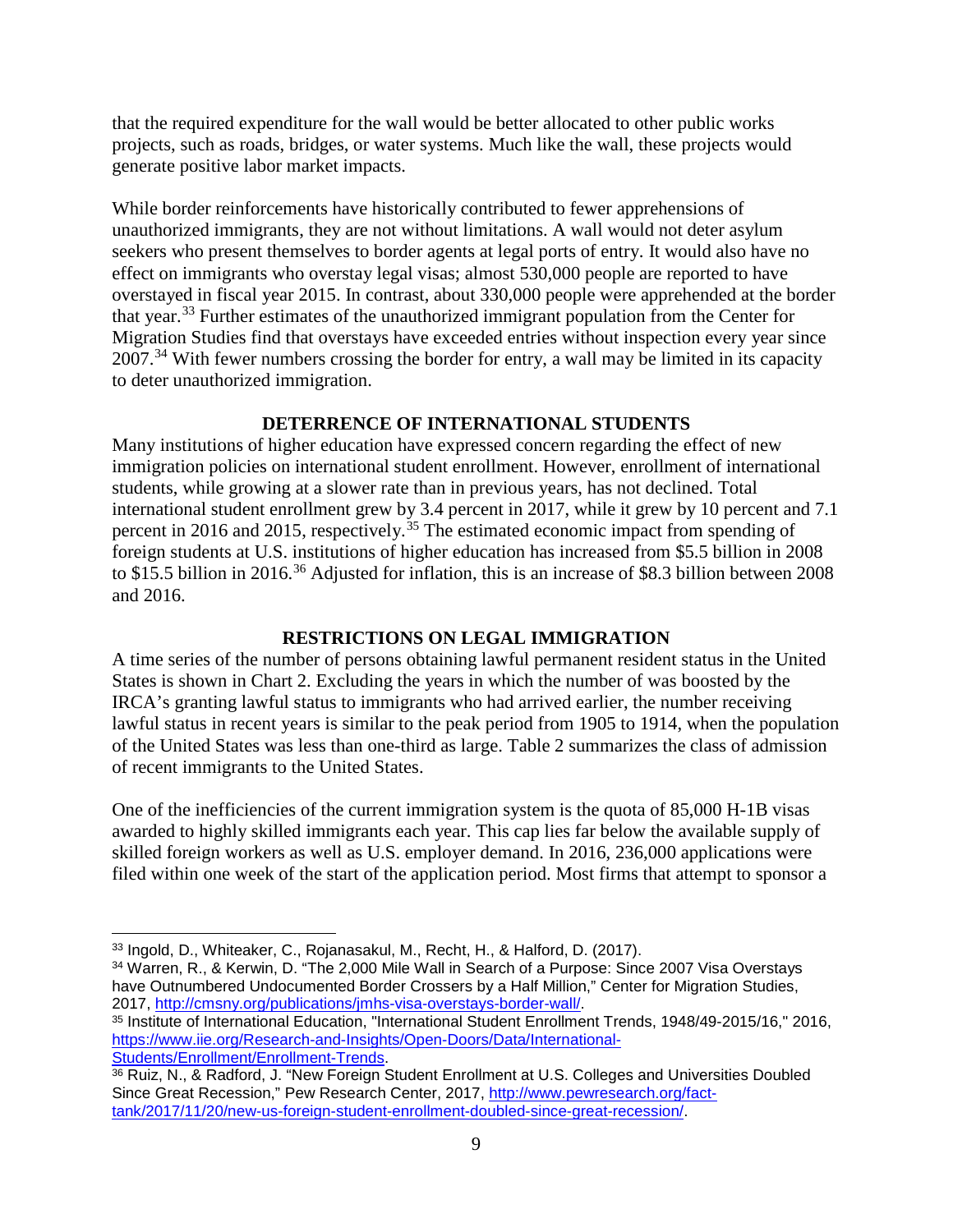

**CHART 2 NUMBER OF PERSONS OBTAINING LAWFUL PERMANENT RESIDENT STATUS**

Note: The high figures from 1989 through 1991 result from the granting of lawful residence through the IRCA to those who had arrived in the United States earlier.

Source: U.S. Department of Homeland Security, Office of Immigration Statistics, "Yearbook of Immigration Statistics 2016," [https://www.dhs.gov/immigration-statistics/yearbook/2016.](https://www.dhs.gov/immigration-statistics/yearbook/2016)

#### **TABLE 2 NUMBER OF PERSONS OBTAINING LAWFUL PERMANENT RESIDENT STATUS BY TYPE AND MAJOR CLASS OF ADMISSION**

|                                                      |           | <b>Fiscal Year</b> |           |
|------------------------------------------------------|-----------|--------------------|-----------|
| <b>Type/Class of Admission</b>                       | 2014      | 2015               | 2016      |
| Total                                                | 1,016,518 | 1,051,031          | 1,183,505 |
| Family-sponsored preferences                         | 229,104   | 213,910            | 238,087   |
| Immediate relatives of U.S. citizens                 | 415,456   | 465,068            | 566,706   |
| Employment-based preferences:                        | 151,596   | 144,047            | 137,893   |
| <b>Priority workers</b>                              | 40.554    | 41.688             | 42,862    |
| Workers with advanced degrees or exceptional ability | 48,801    | 44.344             | 38,858    |
| Skilled workers, professionals and unskilled workers | 43,156    | 37,243             | 35,933    |
| Other                                                | 19,085    | 20,772             | 20,240    |
| Diversity (Lottery)                                  | 53.490    | 47,934             | 49,865    |
| Refugees                                             | 96.066    | 118,431            | 120,216   |
| Asylees                                              | 38.176    | 33.564             | 37.209    |
| Parolees                                             | 95        | 23                 | 15        |
| Children born abroad to alien residents              | 594       | 403                | 92        |
| Cancellation of removal                              | 5,248     | 4,713              | 3,453     |
| Other                                                | 25,693    | 22,938             | 29,969    |

Source: U.S. Department of Homeland Security, Office of Immigration Statistics, "Yearbook of Immigration Statistics 2016," [https://www.dhs.gov/immigration-statistics/yearbook/2016.](https://www.dhs.gov/immigration-statistics/yearbook/2016)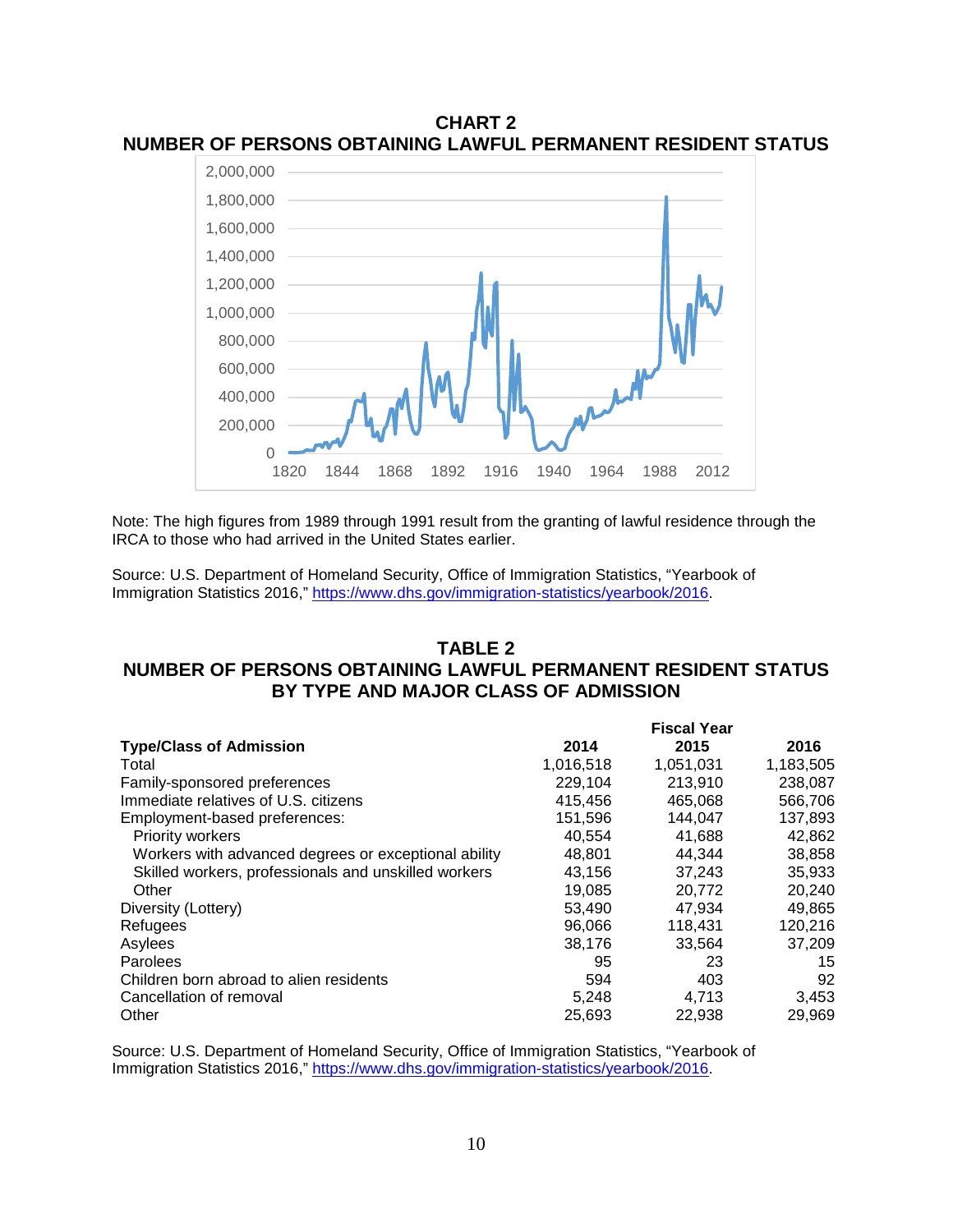highly skilled worker for an H-1B visa are rejected because no visas are available. This often leads to highly specialized positions remaining unfilled.<sup>[37](#page-12-0)</sup>

The U.S. green card system, which allows immigrant workers to apply for permanent residency, also restricts the employment opportunities and economic potential of authorized immigrants. A severe application backlog leaves millions of green card applicants in a status void, which can make them ineligible to renew their temporary employment authorization. As a result of the nationality-based quota system, some immigrants will not receive a permanent residence status for years after the initial application.<sup>[38](#page-12-1)</sup>

The current legal channels to hire lesser-skilled immigrant workers also frequently prove to be insufficient. U.S. agricultural employers face constant labor shortages as local workers are increasingly unwilling or unable to fulfill long hours of manual labor. Agricultural employers have cited considerable difficulty in dealing with the costs and requirements of hiring workers through the H-2A visa system. During seasonal changes, agricultural employers may need to hire within short notice and for short periods of time. The H-2A application process as well as the associated consular, visa, and transportation costs often make this infeasible. Employers in nonagricultural sectors have the single option of hiring lesser-skilled immigrant workers through the H-2B visa system for seasonal work lasting six months or less. With the current unemployment rate consistent with an economy that is at or near full employment, the United States is projected to require 3 million additional workers to fill lesser-skilled positions over the next decade. Without sufficient legal channels through which to hire lesser-skilled immigrant workers, the U.S. economy will likely experience productivity losses.<sup>[39](#page-12-2)</sup>

## **UNAUTHORIZED IMMIGRATION AND CRIME**

Justification for heightened border enforcement under the Trump administration is frequently based on the view that unauthorized immigrants pose a threat to public safety. However, most research investigating crime patterns while controlling for age and gender shows that criminality is unrelated to unauthorized immigration. Demographic groups that historically made up the bulk of the unauthorized immigrant population — young, less-educated men from Mexico, El Salvador, and Guatemala — have notably lower rates of incarceration than their native-born counterparts.[40](#page-12-3)

One report on criminal aliens in Arizona prison systems found that unauthorized immigrants are more likely to be convicted of a crime than other Arizonans. Criticism of this research states that the Arizona Department of Corrections dataset, on which these findings are based, does not include a category distinguishing authorized from unauthorized immigrant residents.<sup>[41](#page-12-4)</sup> Both authorized and unauthorized noncitizen immigrants can be categorized as "non-U.S. citizen and deportable" in the Arizona Department of Corrections system, depending on the crime

<span id="page-12-0"></span> <sup>37</sup> Business Roundtable, "Economic Effects of Immigration Policies: A 50-State Analysis," 2017, [https://www.businessroundtable.org/economic-effects-immigration.](https://www.businessroundtable.org/economic-effects-immigration)

<span id="page-12-1"></span> $38$  Ibid.

<span id="page-12-2"></span><sup>39</sup> Ibid.

<span id="page-12-3"></span><sup>40</sup> Ghandnoosh, N., & Rovner, J. "Immigration and Public Safety," The Sentencing Project, 2017, [https://www.sentencingproject.org/publications/immigration-public-safety/.](https://www.sentencingproject.org/publications/immigration-public-safety/)

<span id="page-12-4"></span><sup>41</sup> Nowrasteh, A. "The Fatal Flaw in John R. Lott Jr.'s Study on Illegal Immigrant Crime in Arizona," CATO at Liberty, 2018, [https://www.cato.org/blog/fatal-flaw-john-r-lott-jrs-study-illegal-immigrant-crime-arizona.](https://www.cato.org/blog/fatal-flaw-john-r-lott-jrs-study-illegal-immigrant-crime-arizona)